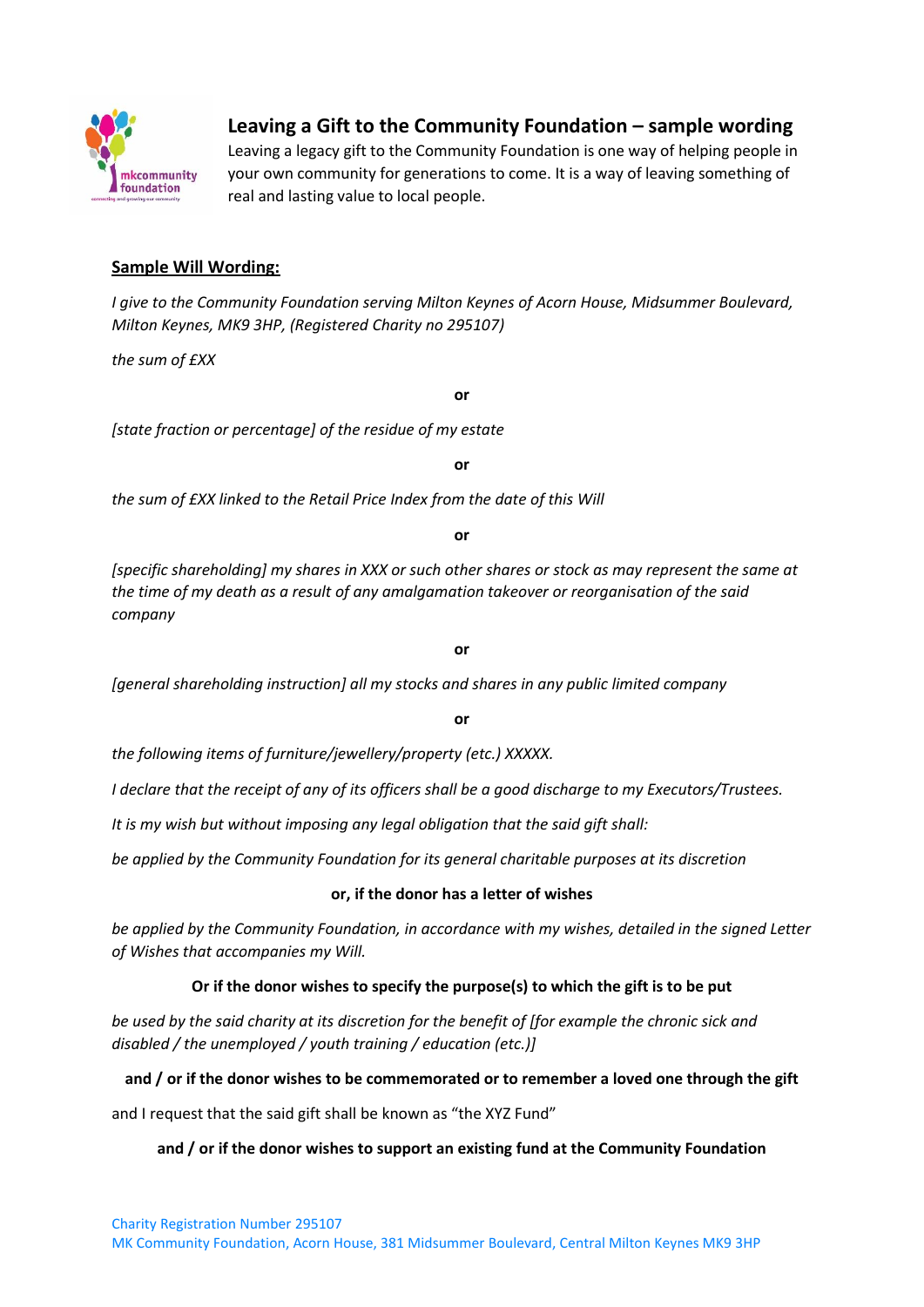be used to support the XYZ Fund at the Community Foundation [e.g. Surviving Winter Fund / Women's Fund (etc.)], or applied for similar charitable purposes at its discretion.

# **Sample Codicil wording for legacy to Community Foundation:**

I ……………………………. of …………………………………………. declare this to be a (first/second/etc) codicil to my will dated ……………….. I give to Community Foundation serving Milton Keynes of Acorn House, Midsummer Boulevard, Milton Keynes, MK9 3HP (Registered charity no 295107)

the sum of **FXX** 

**or**

[state fraction or percentage] of the residue of my estate

**or**

the sum of £XX linked to the Retail Price Index from the date of this Will

**or**

[specific shareholding] my shares in XXX or such other shares or stock as may represent the same at the time of my death as a result of any amalgamation takeover or reorganisation of the said company

**or**

[general shareholding instruction] all my stocks and shares in any public limited company

**or**

the following items of furniture/jewellery/property (etc)

and I declare that the receipt of any of its officers shall be a good discharge to my Executors/Trustees. It is my wish but without imposing a trust that the said gift shall:

be applied by the Foundation for its general charitable purposes at its discretion

### **or, if the donor has a letter of wishes**

be applied by the Community Foundation, in accordance with my wishes, detailed in the signed Letter of Wishes that accompanies my Will.

# **or if the donor wishes to specify the purpose(s) to which the gift is to be put**

be used by the said charity at its discretion for the benefit of [for example the chronic sick and disabled / the unemployed / youth training / education (etc.)]

# **and / or if the donor wishes to be commemorated or to remember a loved one through the gift**

and I request that the said gift shall be known as "the XYZ Fund"

# **and / or if the donor wishes to support an existing fund at the Community Foundation**

be used to support the XYZ Fund at the Community Foundation [e.g. Surviving Winter Fund / Women's Fund (etc.)], or applied for similar charitable purposes at its discretion.